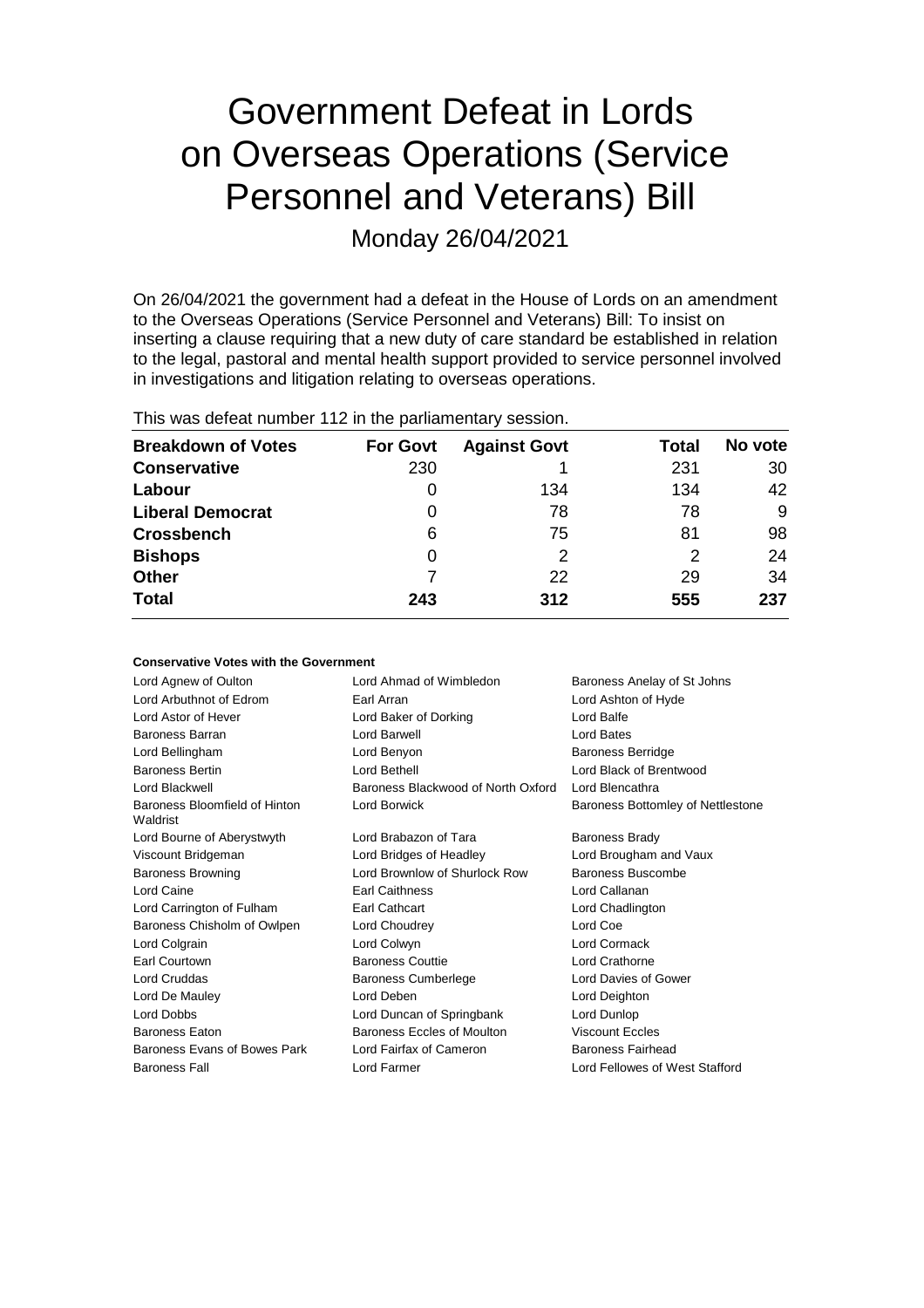Lord Flight **Communist Communist Baroness Fookes** Lord Forsyth of Drumlean<br>Baroness Foster of Oxton **Lord Framlingham** Baroness Fraser of Craigr Lord Freud Lord Frost Baroness Fullbrook Lord Gardiner of Kimble Baroness Gardner of Parkes Lord Garnier Lord Geddes Lord Gilbert of Panteg Lord Glenarthur Lord Glendonbrook Lord Godson Baroness Goldie Lord Goldsmith of Richmond Park Lord Goodlad Viscount Goschen Lord Grade of Yarmouth Lord Greenhalgh Lord Griffiths of Fforestfach Lord Grimstone of Boscobel Viscount Hailsham Lord Hamilton of Epsom Lord Harris of Peckham Lord Haselhurst Lord Hayward Lord Henley Lord Herbert of South Downs Lord Hill of Oareford Lord Hodgson of Astley Abbotts Lord Holmes of Richmond Lord Horam Lord Howard of Rising **Earl Howe Lord Howell of Guildford** Earl Howe **Lord Howell of Guildford** Lord Hunt of Wirral Lord James of Blackheath Baroness Jenkin of Kennington Lord Johnson of Marylebone Lord Jopling Lord Kamall Lord Keen of Elie Lord King of Bridgwater Lord Kirkham Lord Kirkhope of Harrogate Lord Lamont of Lerwick Lord Lang of Monkton Lord Lansley Lord Leigh of Hurley Lord Lexden Lord Lilley Earl Lindsay Lord Lingfield Earl Liverpool Lord Livingston of Parkhead Marquess of Lothian Lord Lucas Lord Mackay of Clashfern Lord Mancroft Baroness Manzoor Lord Marland Lord Marlesford Lord Maude of Horsham **Lord McColl of Dulwich** Baroness McGregor-Smith Lord McInnes of Kilwinning Baroness McIntosh of Pickering Lord McLoughlin Lord Mendoza **Baroness Meyer** Baroness Meyer Baroness Mobarik Baroness Mone **Baroness Montrose Duke of Montrose Baroness Morgan of Cotes** Baroness Morris of Bolton **Baroness Morrissey Lord Moylan** Lord Moynihan Lord Naseby Lord Nash Baroness Neville-Jones Baroness Neville-Rolfe Baroness Newlove Baroness Nicholson of Winterbourne Baroness Noakes Lord Northbrook Lord Norton of Louth Lord O'Shaughnessy Lord Parkinson of Whitley Bay Lord Patten **Lord Patten of Barnes** Baroness Penn Lord Pickles **Baroness Pidding Constructs** Lord Polak Lord Popat Lord Porter of Spalding Lord Price Lord Rana Lord Randall of Uxbridge Lord Ranger Baroness Rawlings **Baroness Redfern** Lord Reay **Baroness Redfern** Lord Ribeiro Viscount Ridley Lord Risby Lord Robathan **Baroness Rock** Lord Rose of Monewden Lord Rotherwick **Lord Saatchi** Baroness Sanderson of Welton Lord Sarfraz **Lord Sassoon** Baroness Scott of Bybrook Baroness Seccombe **Lord Selkirk of Douglas** Baroness Shackleton of Belgravia Lord Sharpe of Epsom Lord Sheikh Baroness Shephard of Northwold Lord Sherbourne of Didsbury Lord Smith of Hindhead Lord Spencer of Alresford Baroness Stedman-Scott Lord Sterling of Plaistow Lord Stewart of Dirleton Lord Strathclyde **Baroness Stroud** Baroness Stroud Baroness Sugg Lord Suri Lord Swinfen Lord Taylor of Holbeach Viscount Trenchard Lord Trimble Lord True Lord Tugendhat Lord Udny-Lister Lord Vaizey of Didcot Baroness Vere of Norbiton Baroness Verma Lord Vinson Lord Wakeham Lord Waldegrave of North Hill Lord Wasserman Lord Wei Lord Wharton of Yarm Lord Whitby Lord Willetts **Baroness Williams of Trafford** Lord Wolfson of Aspley Guise Lord Wolfson of Tredegar **Baroness Wyld** Lord Young of Graffham Lord Young of Cookham Viscount Younger of Leckie

Lord Fink **Lord Finkelstein** Baroness Fleet

Lord Framlingham Baroness Fraser of Craigmaddie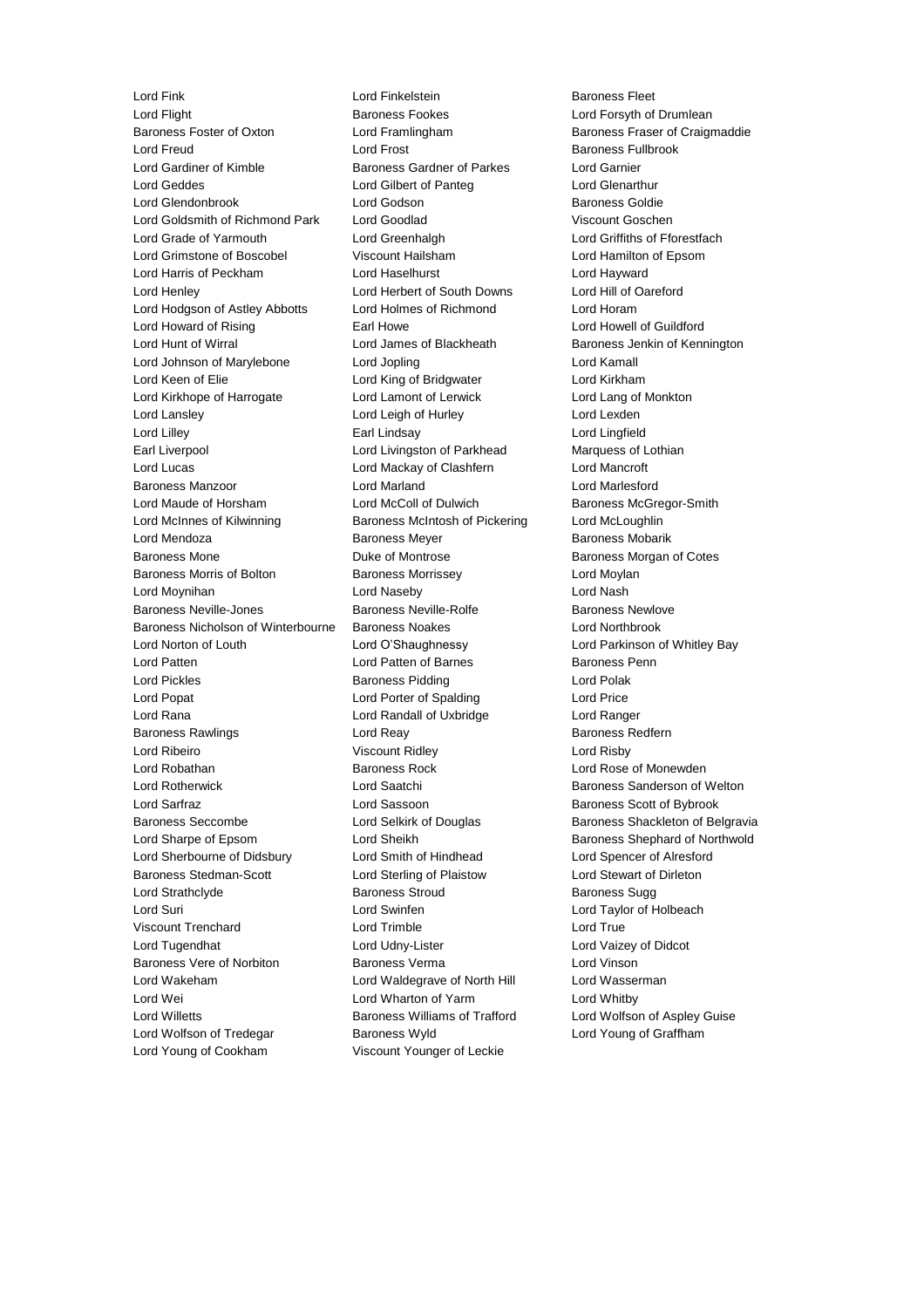### **Labour Votes with the Government**

**Labour Votes against the Government** Baroness Adams of Craigielea Lord Adonis Lord Annual Lord Alli Baroness Andrews Lord Bach Lord Bassam of Brighton Lord Beecham **Lord Berkeley Baroness Billingham** Baroness Blake of Leeds Baroness Blower **Baroness Blower** Lord Blunkett Lord Boateng **Lord Bradley** Lord Bradley **Lord Bragg** Lord Brooke of Alverthorpe **Lord Browne of Ladyton** Baroness Bryan of Partick Lord Campbell-Savours Lord Carter of Coles Baroness Chakrabarti Viscount Chandos **Baroness Chapman of Darlington** Baroness Clark of Kilwinning Lord Collins of Highbury Baroness Corston Baroness Crawley Lord Cunningham of Felling Lord Davidson of Glen Clova Lord Davies of Brixton Lord Davies of Stamford **Baroness Donaghy Baroness Donaghy** Lord Donoughue Baroness Drake **Lord Dubs** Lord Dubs **Lord Eatwell** Lord Elder Lord Evans of Watford Lord Faulkner of Worcester Lord Filkin Lord Foulkes of Cumnock Baroness Gale Lord Glasman **Baroness Golding** Baroness Goudie Lord Griffiths of Burry Port Lord Grocott Lord Harris of Haringey Lord Haskel **Lord Haworth** Cord Haworth Baroness Hayman of Ullock Baroness Hayter of Kentish Town Baroness Healy of Primrose Hill Lord Hendy Baroness Henig Baroness Hilton of Eggardon Lord Hollick Baroness Hughes of Stretford Lord Hunt of Kings Heath Lord Hutton of Furness Baroness Jones of Whitchurch Lord Jones Lord Jordan Lord Kennedy of Southwark Lord Kestenbaum Lord Khan of Burnley Lord Knight of Weymouth Baroness Lawrence of Clarendon Lord Layard Lord Leitch **Lord Lennie** Lord Lennie **Baroness Liddell of Coatdyke** Lord Liddle **Lord Lipsey** Lord Lipsey **Baroness Lister of Burtersett** Lord MacKenzie of Culkein Baroness Mallalieu Lord Mandelson Baroness Massey of Darwen Lord Maxton Lord McAvoy Lord McConnell of Glenscorrodale Baroness McIntosh of Hudnall Lord McKenzie of Luton Lord McNicol of West Kilbride Lord Mendelsohn Baroness Merron Lord Mitchell Lord Monks Baroness Morgan of Huyton Lord Morris of Aberavon **Lord Murphy of Torfaen** Baroness Osamor Lord Ponsonby of Shulbrede Baroness Primarolo Lord Puttnam Baroness Quin Lord Radice Baroness Ramsay of Cartvale Lord Reid of Cardowan Lord Robertson of Port Ellen Lord Rooker Lord Rosser **Lord Rowlands Communist Communist Except** Baroness Royall of Blaisdon Baroness Sherlock Lord Sikka Viscount Simon Baroness Smith of Gilmorehill Baroness Smith of Basildon Lord Snape Lord Soley Lord Stevenson of Balmacara Baroness Symons of Vernham Dean Baroness Taylor of Bolton **Baroness Thornton** Baroness Thornton **Lord Touhig** Lord Triesman **Lord Tunnicliffe** Lord Tunnicliffe Lord Turnberg Baroness Warwick of Undercliffe Lord Watson of Invergowrie Lord Watts Lord West of Spithead **Baroness Wheeler** Baroness Whitaker Lord Whitty Baroness Wilcox of Newport Lord Wills Lord Winston Lord Wood of Anfield Lord Woodley Lord Young of Norwood Green Baroness Young of Old Scone

**Liberal Democrat Votes with the Government**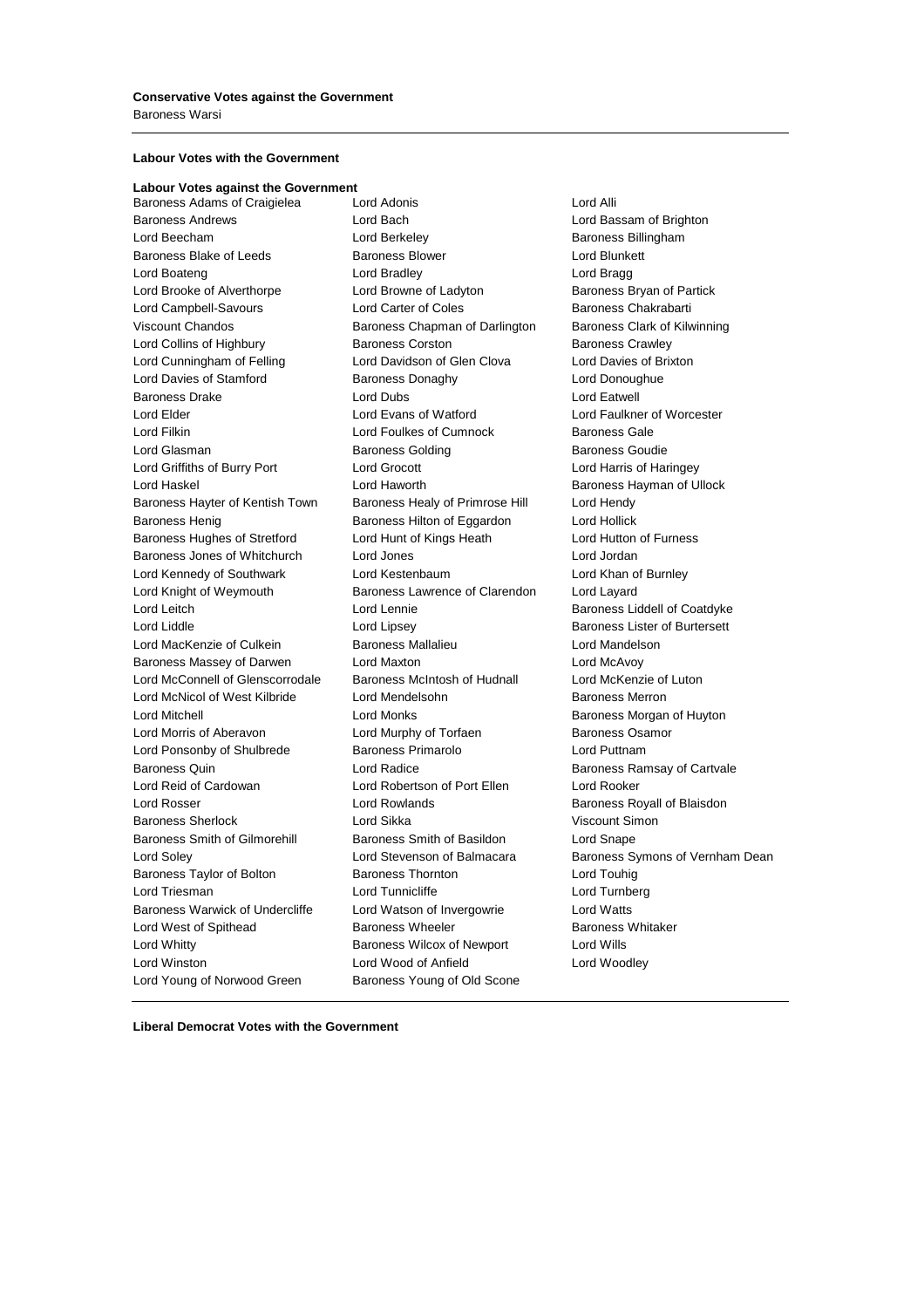## **Liberal Democrat Votes against the Government**

| Lord Addington                                | Lord Alderdice                     | Lord Allan of Hallam           |
|-----------------------------------------------|------------------------------------|--------------------------------|
| Baroness Bakewell of Hardington<br>Mandeville | <b>Baroness Barker</b>             | Lord Beith                     |
| Baroness Benjamin                             | Baroness Bonham-Carter of Yarnbury | Baroness Bowles of Berkhamsted |
| Lord Bradshaw                                 | <b>Baroness Brinton</b>            | Lord Bruce of Bennachie        |
| Lord Burnett                                  | Baroness Burt of Solihull          | Lord Campbell of Pittenweem    |
| Lord Chidgey                                  | Lord Clement-Jones                 | <b>Lord Cotter</b>             |
| <b>Baroness Doocey</b>                        | <b>Baroness Featherstone</b>       | Lord Foster of Bath            |
| Lord Fox                                      | Baroness Garden of Frognal         | Lord German                    |
| Lord Goddard of Stockport                     | <b>Baroness Grender</b>            | Baroness Hamwee                |
| Baroness Harris of Richmond                   | <b>Baroness Humphreys</b>          | Lord Hussain                   |
| <b>Baroness Hussein-Ece</b>                   | Baroness Janke                     | <b>Baroness Jolly</b>          |
| Lord Jones of Cheltenham                      | Baroness Kramer                    | Lord Lee of Trafford           |
| <b>Baroness Ludford</b>                       | Lord Marks of Henley-on-Thames     | Lord McNally                   |
| Baroness Miller of Chilthorne Domer           | Lord Newby                         | <b>Baroness Northover</b>      |
| Lord Oates                                    | Lord Paddick                       | Lord Palmer of Childs Hill     |
| <b>Baroness Parminter</b>                     | <b>Baroness Pinnock</b>            | Lord Purvis of Tweed           |
| Lord Razzall                                  | Lord Redesdale                     | Lord Rennard                   |
| Lord Roberts of Llandudno                     | Baroness Scott of Needham Market   | Lord Scriven                   |
| Lord Sharkey                                  | Baroness Sheehan                   | Lord Shipley                   |
| Baroness Smith of Newnham                     | Lord Stoneham of Droxford          | Lord Storey                    |
| Lord Strasburger                              | <b>Lord Stunell</b>                | <b>Baroness Suttie</b>         |
| Lord Taverne                                  | Lord Taylor of Goss Moor           | Lord Teverson                  |
| Baroness Thomas of Winchester                 | Lord Thomas of Gresford            | <b>Baroness Thornhill</b>      |
| <b>Viscount Thurso</b>                        | Lord Tope                          | Lord Tyler                     |
| Baroness Tyler of Enfield                     | Lord Verjee                        | Lord Wallace of Saltaire       |
| <b>Baroness Walmsley</b>                      | Lord Willis of Knaresborough       | Lord Wrigglesworth             |

#### **Crossbench Votes with the Government**

Lord Aberdare Lord Brown of Eaton-under-Heywood Lord Carrington Viscount Colville of Culross **Baroness Meacher** Lord Vaux of Harrowden

**Crossbench Votes against the Government** Lord Adebowale Lord Alton of Liverpool Lord Anderson of Ipswich Lord Berkeley of Knighton **Lord Best** Lord Bichard Lord Bichard Lord Boyce **No. 2018** Viscount Brookeborough **Baroness Bull** Lord Butler of Brockwell **Baroness Butler-Sloss** Lord Cameron of Dillington Baroness Campbell of Surbiton Lord Carey of Clifton Lord Carlile of Berriew Baroness Cavendish Little Venice Lord Chartres **Earl Clancarty** Earl Clancarty Baroness Clark of Calton **Earl Cork and Orrery Baroness Coussins Baroness Coussins** Lord Craig of Radley Viscount Craigavon Lord Cromwell Lord Curry of Kirkharle Lord Dannatt Baroness Deech Baroness D'Souza **Earl Executes Earl Erroll** Baroness Falkner of Margravine Lord Field of Birkenhead Lord Geidt Lord Green of Deddington Baroness Greengross **Lord Greenway** Baroness Grey-Thompson Lord Hannay of Chiswick Baroness Hayman Lord Hope of Craighead Lord Houghton of Richmond Lord Janvrin Lord Judge Lord Kakkar **Lord Kerr of Kinlochard** Lord Kellooney Lord Laming **Baroness Lane-Fox of Soho** Lord Loomba Earl Lytton Lord Mair Baroness Masham of Ilton Lord Mawson **Lord McDonald of Salford** Baroness Murphy Baroness Neuberger **Baroness O'Loan** Lord Patel Baroness Prashar Lord Ravensdale Lord Rees of Ludlow Lord Ricketts Lord Rowe-Beddoe Lord Russell of Liverpool Earl Sandwich **Lord Singh of Wimbledon** Duke of Somerset Lord St John of Bletso **Earl Stair** Baroness Stern Baroness Stern